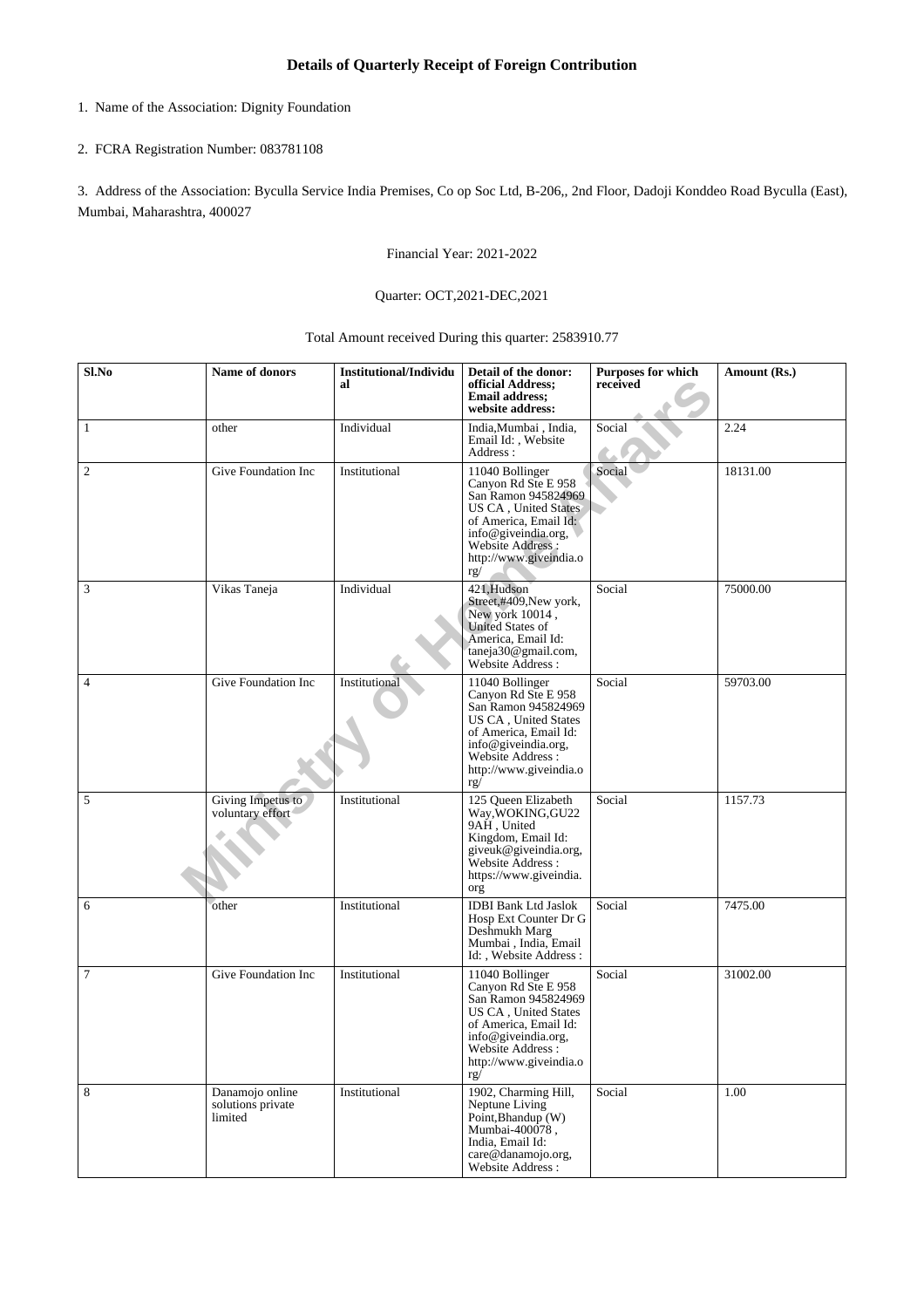| Sl.No | Name of donors                        | <b>Institutional/Individu</b><br>al | Detail of the donor:<br>official Address;<br><b>Email address:</b><br>website address:                                                                                                             | Purposes for which<br>received | Amount (Rs.) |
|-------|---------------------------------------|-------------------------------------|----------------------------------------------------------------------------------------------------------------------------------------------------------------------------------------------------|--------------------------------|--------------|
| 9     | Give Foundation Inc                   | Institutional                       | 11040 Bollinger<br>Canyon Rd Ste E 958<br>San Ramon 945824969<br>US CA, United States<br>of America, Email Id:<br>info@giveindia.org,<br>Website Address:<br>http://www.giveindia.o<br>rg/         | Social                         | 1438.00      |
| 10    | Give Foundation Inc                   | Institutional                       | 11040 Bollinger<br>Canyon Rd Ste E 958<br>San Ramon 945824969<br>US CA, United States<br>of America, Email Id:<br>info@giveindia.org,<br>Website Address:<br>http://www.giveindia.o<br>rg/         | Social                         | 1285438.00   |
| 11    | Give Foundation Inc                   | Institutional                       | 11040 Bollinger<br>Canyon Rd Ste E 958<br>San Ramon 945824969<br>US CA, United States<br>of America, Email Id:<br>info@giveindia.org,<br>Website Address :<br>http://www.giveindia.o<br>rg/        | Social                         | 36205.00     |
| 12    | other                                 | Institutional                       | <b>IDBI Bank Ltd Jaslok</b><br>Hosp Ext Counter Dr G<br>Deshmukh Marg<br>Mumbai, India, Email<br>Id:, Website Address:                                                                             | Social                         | 3926.70      |
| 13    | Give Foundation Inc                   | Institutional                       | 11040 Bollinger<br>Canyon Rd Ste E 958<br>San Ramon 945824969<br><b>US CA</b> , United States<br>of America, Email Id:<br>info@giveindia.org,<br>Website Address:<br>http://www.giveindia.o<br>rg/ | Social                         | 28481.00     |
| 14    | Give Foundation Inc                   | Institutional                       | 11040 Bollinger<br>Canyon Rd Ste E 958<br>San Ramon 945824969<br>US CA, United States<br>of America, Email Id:<br>info@giveindia.org,<br>Website Address:<br>http://www.giveindia.o<br>rg/         | Social                         | 36467.00     |
| 15    | Mr.S                                  | Individual                          | india, mumbai, India,<br>Email Id:, Website<br>Address:                                                                                                                                            | Social                         | 2848.00      |
| 16    | Give Foundation Inc                   | Institutional                       | 11040 Bollinger<br>Canyon Rd Ste E 958<br>San Ramon 945824969<br>US CA, United States<br>of America, Email Id:<br>info@giveindia.org,<br>Website Address:<br>http://www.giveindia.o<br>rg/         | Social                         | 2210.00      |
| 17    | Giving Impetus to<br>voluntary effort | Institutional                       | 125 Oueen Elizabeth<br>Way, WOKING, GU22<br>9AH, United<br>Kingdom, Email Id:<br>giveuk@giveindia.org,<br>Website Address:<br>https://www.giveindia.<br>org                                        | Social                         | 4737.10      |
| 18    | Give Foundation Inc                   | Institutional                       | 11040 Bollinger<br>Canyon Rd Ste E 958<br>San Ramon 945824969<br>US CA, United States<br>of America, Email Id:<br>info@giveindia.org,<br>Website Address:<br>http://www.giveindia.o<br>rg/         | Social                         | 8775.00      |